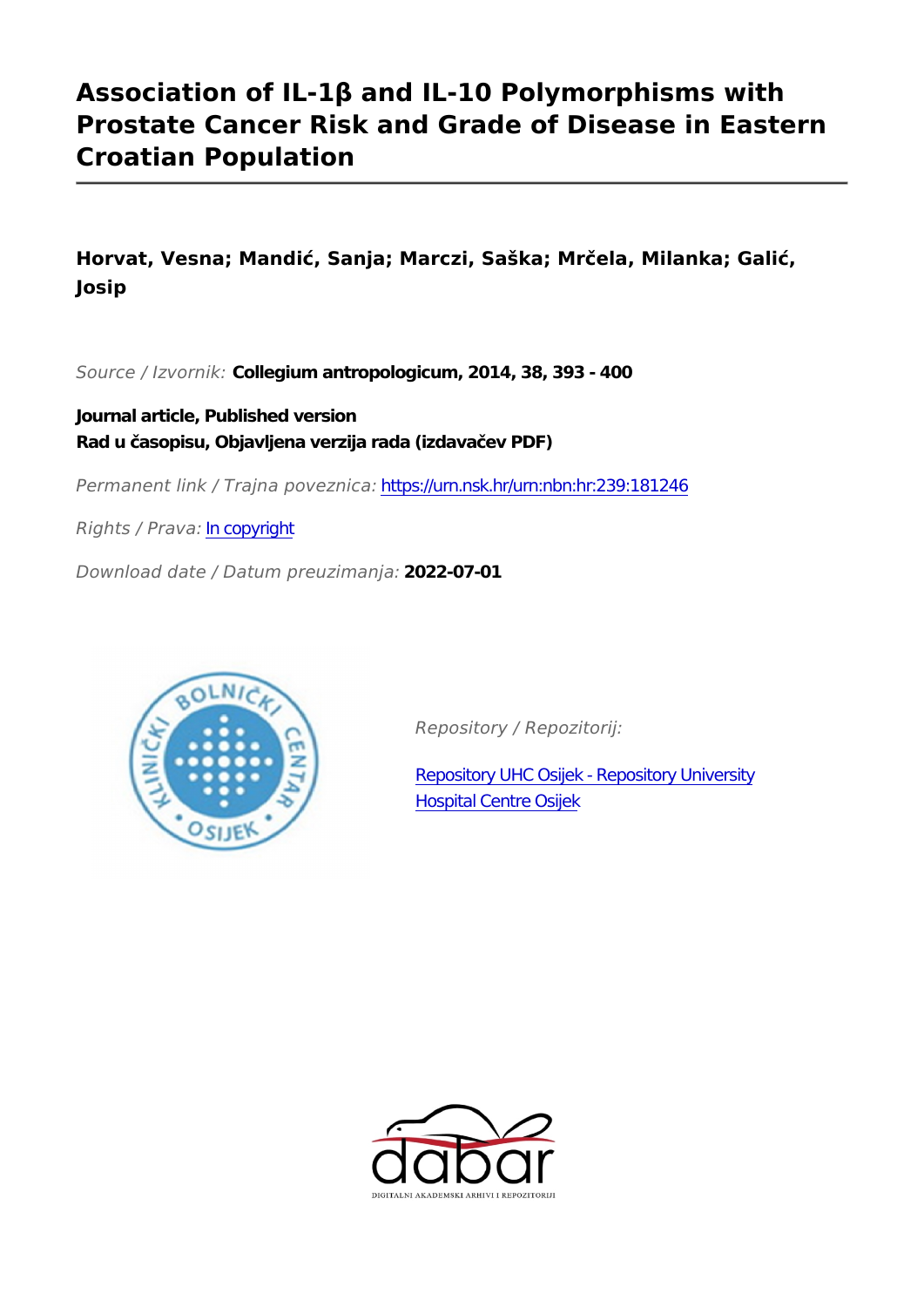# Association of IL-1β and IL-10 Polymorphisms **with Prostate Cancer Risk and Grade of Disease ith Risk in Eastern Croatian Population <sup>n</sup>**

#### $\bf$  Vesna Horvat<sup>1</sup>, Sanja Mandić<sup>1</sup>, Saška Marczi<sup>2</sup>, Milanka Mrčela $^{\rm a}$  and Josip Galić $^{\rm a}$

1 University Hospital Centre Osijek, Department of Clinical Laboratory Diagnostics, Osijek, Croatia

3 University Hospital Centre Osijek, Institute for Pathology and Forensics Medicine, Osijek, Croatia

4 University Hospital Centre Osijek, Department of Urology, Osijek, Croatia

# **ABSTRACT B S T R A C T**

Single nucleotide polymorphisms (SNPs) in the promotor regions of cytokine genes included in angiogenesis may influ*ence prostate cancer (PCa) development via regulation of the pathways of tumor angiogenesis. The aim of the present study was to investigate the association of IL-1b+3954 (rs1143634) and IL-10-1082 (rs1800896) polymorphisms with PCa risk and aggressiveness in eastern Croatian patients. One hundred twenty PCa patients and 120 benign prostatic hyperplasia (BPH) controls were genotyped using real-time PCR (LightCycler Instrument, Roche Diagnostics) and the melting curve analysis method. There was no signifi cant difference in the frequency of genotypes for the two polymorphisms between PCa patients and controls (χ2=0.857, p=0.355 for IL-b1; χ2=0.026, p=0.872 for IL-10). Carriers of the IL-10-1082A>G variant were found to be associated with the Gleason score (GS)>7 (AA versus GA+GG, OR=3.47, 95% CI 1.11–10.88, p=0.033).*  There was no significant difference in the frequency of genotypes for the two polymorphisms and the presence of meta*static disease in PCa patients. These results suggest that tested SNPs associated with differential production of IL-1b and IL-10 are not risk factors for PCa and do not correlate with the presence of distant metastasis in eastern Croatians. We found that IL-10-1082 GA+/or GG carriers have a higher risk of developing PCa with GS>7 in eastern Croatians.*

*Key words: prostate cancer, benign prostatic hyperplasia, Gleason score, angiogenesis, SNP, interleukin-1b, interleukin-10, eastern Croatia, risk, grade*

## **Introduction ntroduction**

It is well known that the risk of cancer and subsequent neoplastic events (tumor growth, invasion, metastatic spread, response to therapy and survival) are strongly affected by factors predetermined by the individual's genetic background<sup>1</sup>. There are also, an increasing amount of evidence that supports the importance of the genetic role in the etiology of prostate cancer  $(PCa)^{2-4}$ . Studies on twins suggest that up to 50% risk of PC can be explained by genetic factors $^{1,5}$ .

PCa is the most common non-skin cancer among men in the USA and the EU6–8. In Croatia, PCa is in second place (following lung cancer) and in third place according to mortality<sup>9</sup>.

Like other solid tumors, PCa is dependent on angiogen $e$ sis<sup>10</sup> e.g. the ability to create new blood vessels which support its growth and allow penetration into the surrounding tissues and metastatic spread<sup>11</sup>. Among others, the angiogenic factors include cytokines, which are known to have a key role in the regulation of humoral and cellular immune responses and play a role in the malignant proc- $\text{ess}^{12}$ . They have a direct effect on the growth inhibition of tumor cells, lead to tumor regression, enhance antitumor immune effects, act as growth factors for tumor cells and can mediate paraneoplastic effects<sup>13</sup>.

Interleukin-1 (IL-1) is a pro-inflammatory and proangiogenic cytokine, primarily secreted by monocytes and

<sup>2</sup> University Hospital Centre Osijek, Clinical Institute of Nuclear Medicine and Radiation Protection, Department of Molecular Diagnostics and Tissue Typing, Osijek, Croatia

Received for publication October 17, 2014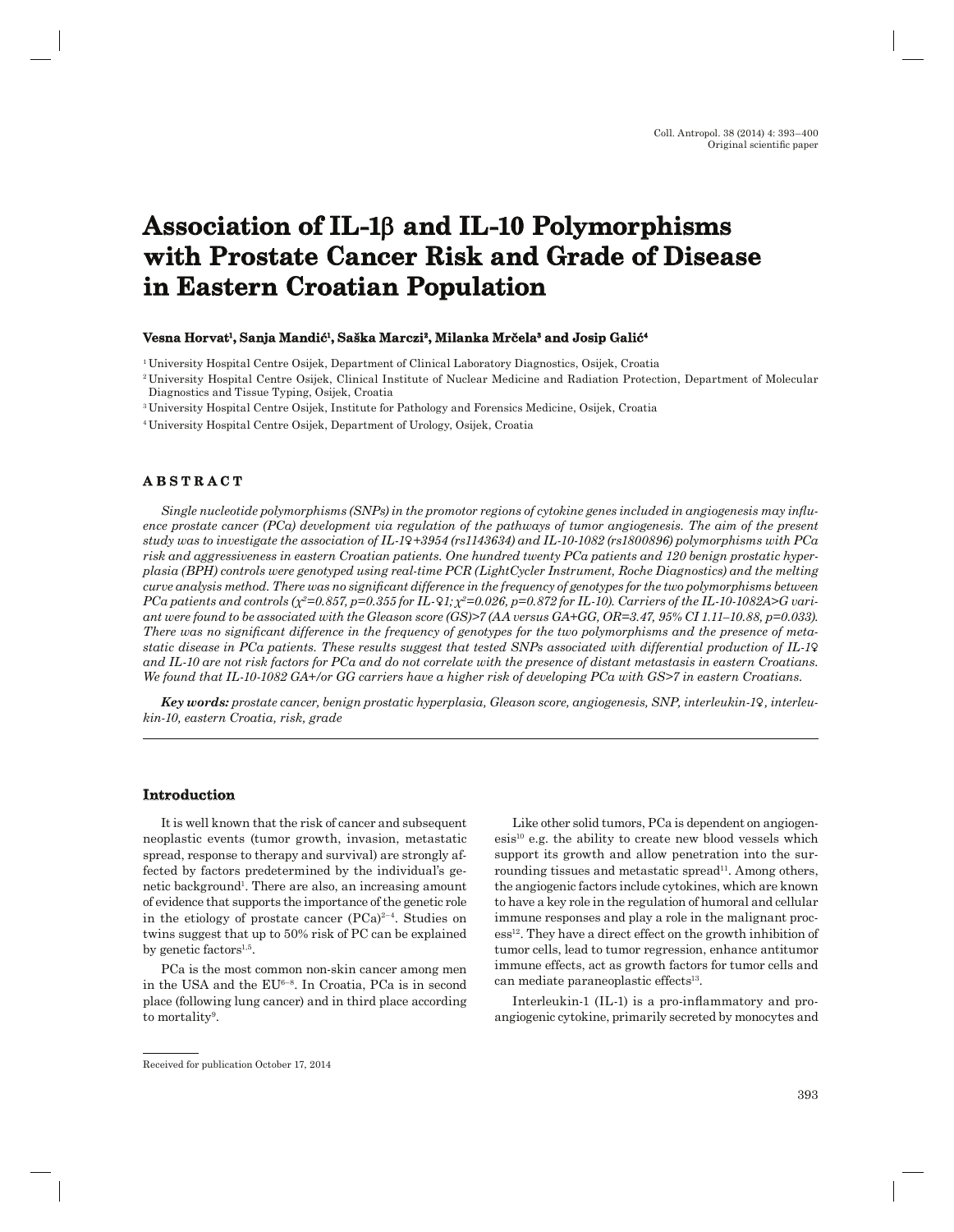macrophages. IL-1 family is composed of two glycoprotein IL-1α and IL-1β and IL-1 receptor antagonist (IL-1Ra)<sup>14</sup>. IL-1b acts on angiogenesis by direct action on vascular endothelial cells or by enhancing production of pro-angiogenic factors via paracrine control. Together with IL-6 it stimulates angiogenesis and the production of the vascular endothelial growth factor (VEGF) in the cells of the cancer, and in glioma cells<sup>15</sup>. An antagonist of IL-1 $\beta$  receptor inhibits angiogenesis and tumor growth, suggesting that the signalling through the  $IL-1\beta$  receptors is involved in inflammation and tumor growth. Song et al. reported that IL-1b promotes tumor invasiveness, angiogenesis and suppresses the host immune system<sup>16</sup>. Experimental studies have shown the association of IL-1 $\beta$  with PCa<sup>17</sup>. Regions of cytokine genes contain polymorphisms that directly influence cytokine production. These single nucleotide polymorphisms (SNPs) are associated with different levels of cytokine production and may cause interindividual differences and thus influence antitumor immune responses<sup>18–20</sup>. SNPs in the IL-1 $\beta$  gene on chromosome 2q14 are associated with increased production of IL-1 $\beta$ and increased risk of various types of cancer<sup>21-23</sup>. The most common examined polymorphisms are –511C>T in the promoter region and  $+3954C>T$  in exon 5 on IL-1 $\beta$ gene18,20,24–27.

Interleukin-10 (IL-10) is anti-inflammatory and antiangiogenic cytokine secreted primarily by macrophages and T-lymphocytes. It seems that the effect of IL-10 on macrophages affect the regulation of angiogenesis in various cancers<sup>28–30</sup>, and its immunosuppressive and antiinflammatory properties contribute to the growth of the tumor, enabling them to avoid immune responses. However, animal and in vitro studies have shown that a high value of IL-10 reduces tumor growth and angiogenesis<sup>31</sup>. SNPs in the IL-10 gene on chromosome 1 (1q31–1q32) lowers the production of IL-10 and increases cancer risk (cancer of the cervix, stomach, kidney, melanoma) $32-34$ . The most commonly studied polymorphisms are the –1082A>G,  $-592C>A$ ,  $-819C>T$  in the promoter region of IL-10 gene19,27,35–37.

Although the results of the genetic variations of  $IL-1\beta$ and IL-10 and the association with cancer are contradictory, animal studies and *in vitro* models support the hypothesis of an association between a high production of IL-1 $\beta$  and a low production of IL-10 cytokines with tumori genesis in the prostate.

The aim of this case-control study was to evaluate the association between the IL-1 $\beta$ +3954C>T and IL-10-1082A>G polymorphisms with the risk and aggressiveness of PCa in the eastern Croatian population.

## ${\bf Met }$  Materials and  ${\bf Met }$

## *Subjects <sup>u</sup> bjects*

A total of 240 subjects from eastern Croatia were included in the prospective, case-control study, 120 PCa patients and 120 benign prostatic hyperplasia (BPH) patients. They all were treated in the period of 2008–2010 at the Department of Urology, University Hospital Centre Osijek.

PCa and BPH patients had a digital rectal examination (DRE) and a serum prostate speci fi c antigen (PSA) concentration determination. All patients with an elevated PSA concentration (>4ng/mL) and/or suspicious DRE were included in the study and they all underwent transrectal ultrasound (TRUS) guided 12-core needle prostate biopsy. One hundred twenty patients had histological confirmation of PCa while another 120 patients had histological confirmed BPH and therefore they represented controls. PCa patients were classified according to their Gleason score (GS) in a less and moderately aggressive form with GS ≤7 and a highly aggressive form with GS>7. According to the results of bone scintigraphy and computed tomografy (CT) they also, were classified as M0-no metastasis and M1-with metastasis. Groups were age matched. Subjects who had normal DRE and PSA<4 ng/ mL, or those with some other site of cancer were excluded from the study.

Before DRE and blood sampling each participant completed a pre-designed questionnaire with information regarding age, smoking status, alcohol consumption, associated medical history etc. (Table 1). A written informed consent was obtained from each participant.

The study was approved by the Ethics Committee of University Hospital Centre Osijek and Ministry of Science, Education and Sports of the Republic of Croatia.

## *Blood sampling lo o d sa mpling*

Blood samples for each participant were collected by a puncture from an antecubital vein in serum separator tubes (BD Vacutainer, Becton Dickinson, Plymouth, UK) for PSA determination and  $K_{\alpha}EDTA$  tubes (BD Vacutainer, Becton Dickinson, Plymouth, UK) for analysing polymorphisms of interest.

# $Genotyping of the IL-1β (rs1143634) and IL-10$ *(rs1800896) rs18 0 0 8 9 6)*

Genomic DNA was extracted from 200 µL of peripheral blood samples by standard procedure using the High Pure PCR Template Preparation Kit (Roche, Mannheim, Germany). Real-time PCR and melting curve analysis were performed on LightCycler 1.5 Instrument (Roche, Mannheim, Germany). The PCR primers were synthesized by Invitrogen (Paisley, UK) and fluorescent-labelled probes by TIB MOLBIOL (Berlin, Germany).

Genotyping of the IL-1b+3954 SNP was performed as previously described in Palli et al<sup>35</sup>. Briefly, a total reaction volume of  $10 \mu L$  contained of  $1.5 \mu L$  of sample DNA, 1x LC DNA Master Hybridization Probes Mix (Roche, Mannheim, Germany), 3.0 mM MgCl<sub>2</sub>, 0.5  $\mu$ M primers each (5'-GTT GTC ATC AGA CTT TGA CC-3' and 5'-TTC AGT TCA TAT GGA CCA GA-3') and  $0.15 \mu$ M hybridization probes each (5'-CCT ATC TTC TTC GAC ACA TGG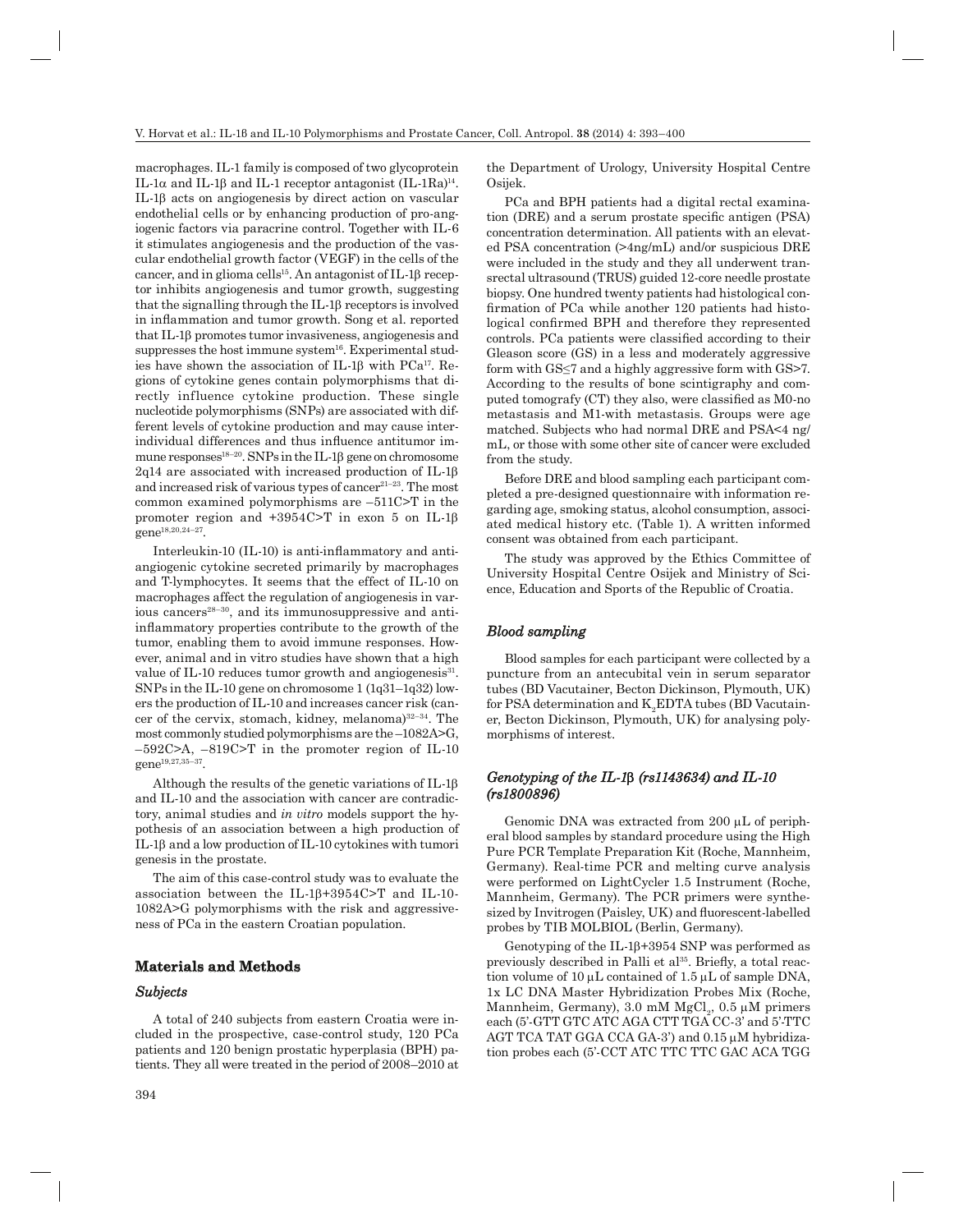G-FL-3' and 5'-LCRed640-ACG AGG CTT ATG TGC ACG ATG C-P-3'). The PCR program consisted of initial dena turation (10 min at 95°C), amplification (30 cycles: 10s at 97°C, 10s at 63°C, 10s at 72°C, 35 cycles: 10s at 95°C, 10s at 58°C, 10s at 72°C) and melting curve acquisition (40°C to 80°C with temperature transition of 0.1 °C/s). Melting temperatures of allele C and allele T were 63°C and 55°C, respectively.

Genotyping of the IL-10-1082 polymorphism was performed according to Timmann et al.<sup>36</sup> with minor modifications. Briefly,  $2 \mu L$  of sample DNA were placed in a total volume of  $10 \mu L$  of reaction solution also containing  $1x LC$ DNA Master Hybridization Probes Mix (Roche, Man-

**TABLE 1** DEMOGRAPHIC AND CLINICAL CHARACTERISTICS OF STUDY SUBJECTS

|                                       | $PCa(N=120)$                      | $BPH (N=120)$  | p value*   |
|---------------------------------------|-----------------------------------|----------------|------------|
|                                       | N(%)                              | $N$ $(\%)$     |            |
| Age categories                        |                                   |                |            |
| < 50                                  | 3(2.5)                            | 3(2.5)         |            |
| $50 - 59$                             | 18(15.0)                          | 13(10.8)       |            |
| $60 - 69$                             | 48 (40.0)                         | 54 (45.0)      |            |
| $70 - 79$                             | 46 (38.3)                         | 50(41.7)       |            |
| $\geq 80$                             | 5(4.2)                            | 0(0)           |            |
| $(X\pm SD)$                           | $67.5 \pm 7.8$                    | $67.6 \pm 6.6$ | 0.961      |
| Smoking status                        |                                   |                |            |
| Nonsmoking                            | 70(58.3)                          | 88 (73.3)      |            |
| Smoking                               | 50(41.2)                          | 32(26.7)       | 0.068      |
| History of prostate cancer            |                                   |                |            |
| No                                    | 110 (91.7)                        | 113 (94.2)     |            |
| Yes                                   | 10(8.3)                           | 7(5.8)         | 0.463      |
| PSA (ng/mL)                           |                                   |                |            |
| $\leq10$                              | 46(38.3)                          | 29 (24.2)      |            |
| >10                                   | 74 (61.7)                         | 91 (75.8)      |            |
| Median (IQR)                          | $12.4(6.7-35.1)$ 6.81 $(5.1-9.5)$ |                | < 0.001    |
| Body Mass Indeks (kg/m <sup>2</sup> ) |                                   |                |            |
| $25$                                  | 27(22.9)                          | 34 (29.1)      |            |
| $25 - 30$                             | 57 (48.3)                         | 66 (56.4)      |            |
| >30                                   | 34 (28.8)                         | 17(14.5)       | $_{0.019}$ |
| Gleason score                         |                                   |                |            |
| $\leq$ 7                              | 90 (76.3)                         |                |            |
| >7                                    | 28 (23.7)                         |                |            |
| Distant metastasis                    |                                   |                |            |
| M <sub>0</sub>                        | 78 (66.1)                         |                |            |
| M1                                    | 40 (33.9)                         |                |            |

\* p value of Mann-Whitney rank sum test, PCa – prostate carcinoma, BPH – benign prostatic hyperplasia, IQR-interquartile range

nheim, Germany), 4.0 mM  $MgCl<sub>2</sub>$ , 1.0  $\mu$ M 5'-ATC CAA GAC AAC ACT ACT AAG GC-3' primer,  $0.5 \mu M$  5'-GGG TGG GCT AAA TAT CCT CAA-3' primer, 0.2 µM probes each (5'-GGA TAG GAG GTC CCT TAC TTT CCT CTT ACC-FL-3' and 5'-LCRed640-CCC TAC TTC CCC CTC  $CCA$  AA-P-3') and  $0.5 \mu L$  DMSO (final concentration 5%). The cycling program consisted of initial denaturation (30s at 94°C), amplification (50 cycles: 5s at 94°C, 15s at 50°C, 20s at 72°C) and melting curve acquisition (42°C to 78°C with temperature transition of 0.1 °C/s). In these conditions melting temperatures of allele G and allele A were 62.5°C and 53°C, respectively.

## *Statistical analysis tatistical a n alysis*

The Man-Whitney rank sum test was used to compare demographic and clinical characteristics between cases and controls. Allele frequencies were estimated and tested for fit to the expectations of Hardy-Weinberg equilibrium (HWE). Genotype and allele frequencies between cases and controls and among GS and metastasis subgroups of PCa were compared by Chi-square  $(\chi^2)$  statistics or Fischer's exact tests. Relative risk was estimated by the odds ratio (OR) and 95% confidence interval (CI). The difference was considered statistically significant when  $p<0.05$ . Statistical analyses were performed using MedCalc for Windows, version 12.4.0.0 (MedCalc Software, Mariakerke, Belgium).

#### **Results**

Basic clinical and demographic characteristics of PCa patients and BPH controls with corresponding p values are shown in Table 1. The groups did not differ in age or hereditary PCa incidence. There was a difference in the number of smokers between the groups, although not statistically significant. The number of obese people (BMI>30) was significantly higher in the PCa group. There was a statistically significant difference in PSA values between the PCa and BPH group  $(p=<0.001)$  with the interquartile range (IQR) significantly higher in the PCa group. The BPH group has higher TRUS-assessed prostate volume values than the PCa patients. Among PCa patients, 23.7% had a GS>7 and 33.9% had distance metastases. Two patients did not have data about GS and M status and were not included in the statistical analysis. The distribution of genotypes for each SNP in the PCa and control group was in agreement with HWE.

Table 2 shows clinical and demographic characteristics of PCa patients with GS ≤7 and GS>7 with corresponding p values. There was a statistically significant difference in PSA values and the presence of distant metastasis between these groups ( $p = 0.001$ ).

Comparison of genotypes and allele frequencies of IL- $1\beta + 3954C$  and IL-10-1082A>G polymorphisms and corresponding OR for PCa risk are shown in Table 3. There was no significant difference in the frequency of genotypes for the two polymorphisms between PCa patients and con-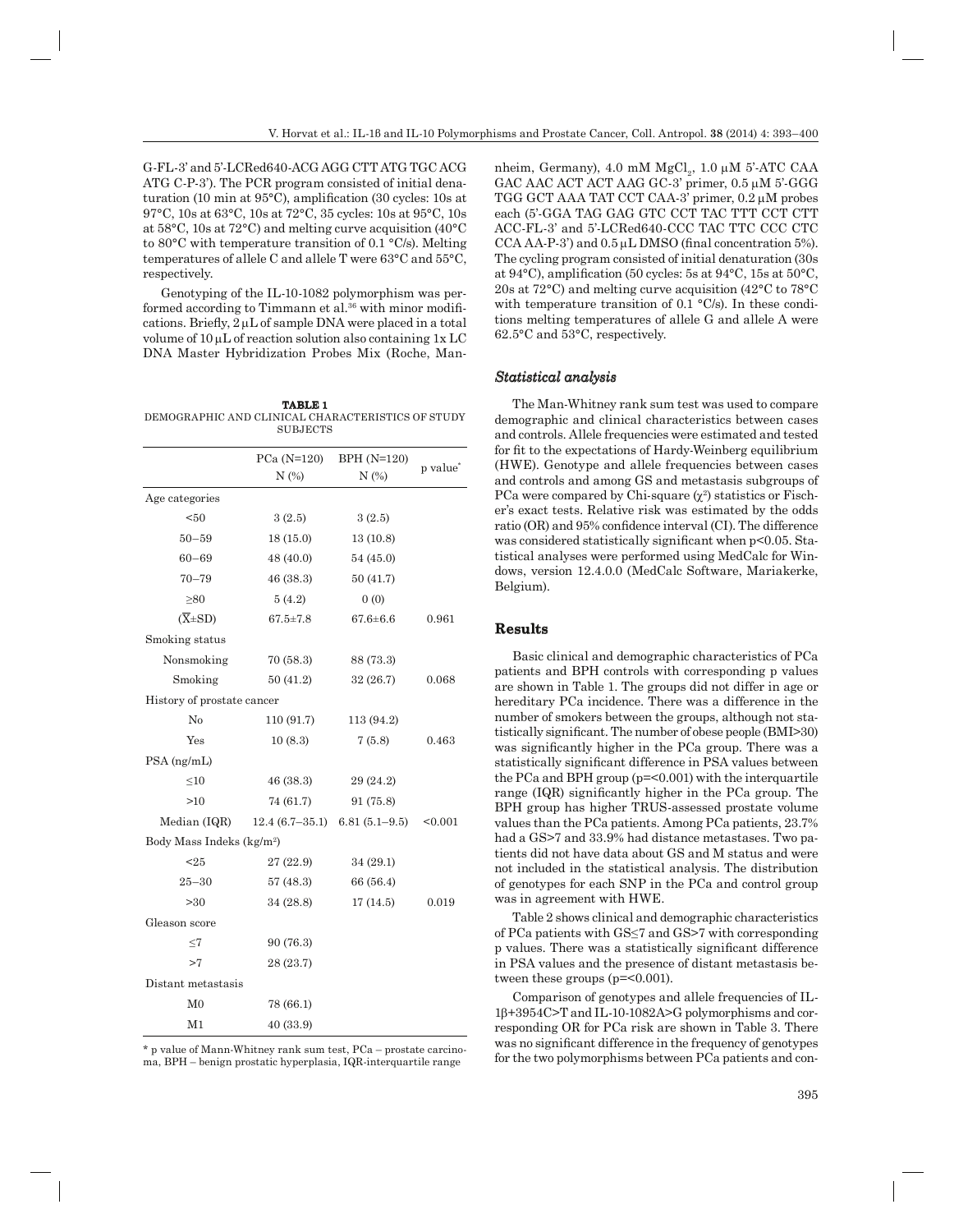|                            | <b>TABLE 2</b><br><b>PATIENTS</b>     | DEMOGRAPHIC AND CLINICAL CHARACTERISTICS OF PCa |                      |  |  |  |  |
|----------------------------|---------------------------------------|-------------------------------------------------|----------------------|--|--|--|--|
|                            | $GS \leq 7$ (N=90)<br>$N$ $(\%)$      | $GS > 7 (N=28)$<br>$N$ $(\%)$                   | p value <sup>*</sup> |  |  |  |  |
| Age categories (%)         |                                       |                                                 |                      |  |  |  |  |
| < 50                       | 1(1.1)                                | 1(3.6)                                          |                      |  |  |  |  |
| 50–59                      | 17 (18.9)                             | 2(7.1)                                          |                      |  |  |  |  |
| $60 - 69$                  | 39 (43.3)                             | 9(32.1)                                         |                      |  |  |  |  |
| $70 - 79$                  | 31 (34.4)                             | 14(50.0)                                        |                      |  |  |  |  |
| $\geq$ 80                  | 2(2.2)                                | 2(7.1)                                          |                      |  |  |  |  |
| $(\overline{X} \pm SD)$    | $66.5 \pm 7.4$                        | $70.3 \pm 7.9$                                  | 0.009                |  |  |  |  |
| Smoking status             |                                       |                                                 |                      |  |  |  |  |
| Nonsmoking                 | 55(61.1)                              | 16(59.3)                                        | 0.871                |  |  |  |  |
| Smoking                    | 35(38.9)                              | 11 (40.7)                                       |                      |  |  |  |  |
| History of prostate cancer |                                       |                                                 |                      |  |  |  |  |
| No                         | 81 (90.0)                             | 27 (96.4)                                       |                      |  |  |  |  |
| Yes                        | 9(10.0)                               | 1(3.6)                                          | 0.291                |  |  |  |  |
| $PSA$ (ng/mL)              |                                       |                                                 |                      |  |  |  |  |
| $\leq10$                   | 41(45.6)                              | 4(14.3)                                         |                      |  |  |  |  |
| >10                        | 49 (54.4)                             | 24 (85.7)                                       |                      |  |  |  |  |
| Median (IQR)               |                                       | $10.4(6.1-22.4)$ $33.9(17.9-178.1)$ <0.001      |                      |  |  |  |  |
|                            | Body Mass Indeks (kg/m <sup>2</sup> ) |                                                 |                      |  |  |  |  |
| $25$                       | 17(19.1)                              | 10 (37.0)                                       |                      |  |  |  |  |
| $25 - 30$                  | 44 (49.4)                             | 12 (44.4)                                       |                      |  |  |  |  |
| >30                        | 28 (31.5)                             | 5(18.5)                                         | 0.040                |  |  |  |  |
| Distant metastasis         |                                       |                                                 |                      |  |  |  |  |
| $_{\rm M0}$                | 69 (76.7)                             | 9(32.1)                                         |                      |  |  |  |  |
| M1                         | 21 (23.3)                             | 19 (67.9)                                       | < 0.001              |  |  |  |  |

\* p value of Mann-Whitney test, not including missing values in all variables, GS-Gleason score, IQR-interquartile range

trols ( $\chi^2$ =0.857, p=0.355 for IL- $\beta$ 1;  $\chi^2$ =0.026, p=0.872 for IL-10).

In patients with PCa we made a linkage analysis of selected IL-1 $\beta$  and IL-10 SNPs with GS and the presence of distant metastases.

Table 4 shows a comparison of genotypes and allele frequencies of IL-1b+3954C>T and IL-10-1082A>G with GS in patients with PCa. There was no statistically significant difference in the frequency of IL-1<sub>β</sub> genotypes and alleles between PCa patients by GS. IL-10-1082G allele polymorphism frequency was higher in PCa patients with GS>7, although not statistically significant. IL-10-1082 GA+/or GG genotype showed 3.47 times higher risk for PCa with GS>7.

396

Table 5 shows a comparison of genotype frequencies for IL-1 $\beta$ +3954C>T and IL-10-1082A>G due to the presence of distant metastases in patients with PCa. There was no statistical difference in the frequency of genotypes for IL-1b and IL-10 polymorphisms and any correlation between the frequencies of these two polymorphisms and the presence of metastatic disease in PCa patients.

In addition, there were 14 wild type  $(IL-1\beta+3954CC/$ IL-10-1082AA) double homozygotes in both groups, 24 double heterozygotes (IL-1b+3954CT/IL-10-1082AG) in the BPH group and 32 in the PCa group, 1 mutant form double homozygote  $(IL-1\beta+3954TT/IL-10-1082GG)$  in the BPH group and 5 in the PCa group.

#### **Discussion isc ussion**

The association of IL-1b+3954 and IL-10-1082 polymorphisms with PCa risk and aggressiveness were investigated in this prospective study, in eastern Croatian patients. Carriers of the IL-10-1082A>G variant were found to be associated with the GS>7 and IL-10-1082 GA+/or GG genotype showed 3.47 times higher risk for PCa with GS>7. No significant difference was found in the frequency of genotypes for the two polymorphisms between PCa patients and controls. Also, there was no significant difference in the frequency of genotypes for the two polymorphisms and the presence of metastatic disease in PCa patients.

PCa is like other types of cancer, an actively progressive disease. It is imperative to establish mechanisms to identify people who are at risk of developing a more aggressive form of PCa. Interindividual genetic variations can in fl uence the interaction between cancer cells and hormones, growth factors, and the factors that influence tumor microenvironment, thus they may greatly contribute to the risk, aggressiveness, treatment outcome and prognosis of cancer.

Angiogenesis has an important part in many human malignancies including PCa. Cytokines, which have a key role in the regulation of humoral and cellular immune response and play a role in the malignant process, are also angiogenic factors. Polymorphisms in regions of cytokine genes directly influence cytokine production so they may in fl uence PCa development via regulation of the antitumor immune response and/or pathways of tumor angiogenesis.

Angiogenic molecular epidemiological studies in PCa, suggested the possibility of predicting susceptibility and prognosis by analyzing genetic polymorphisms<sup>19</sup>.

In this study, we examined SNPs of two cytokines IL-1b+3954 and IL-10-1082. They were selected because they have been reported to influence expression of their respective cytokine *in vitro*38. Therefore, we proposed that changes in expression of these two cytokines may influence the process of angiogenesis.

Zabaleta et al. first studied patients with gastric premalignant lesions and showed an association of development of multifocal atrophic gastritis with the presence of IL-1 $\beta$ +3954T allele<sup>39</sup>. They proposed allele IL-1 $\beta$ +3954T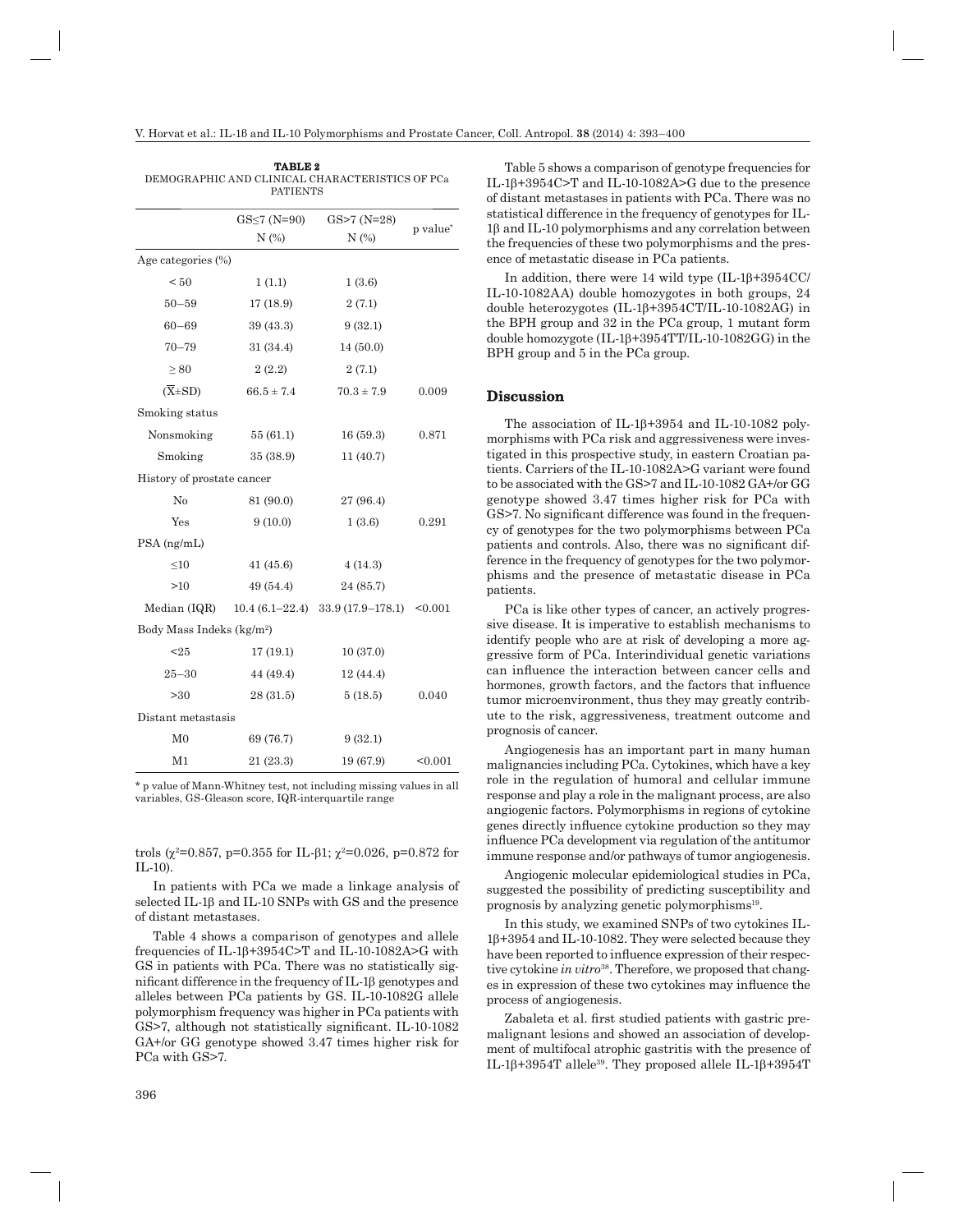| <b>SNP</b>   | Variant     | PCa<br>N(%) | <b>BPH</b><br>N(%) | OR (95%CI)          | p     |
|--------------|-------------|-------------|--------------------|---------------------|-------|
|              | $_{\rm CC}$ | 43(35.8)    | 51(42.5)           | 1.00                |       |
| $IL-18+3954$ | CT          | 60(50.0)    | 59 (49.2)          | $1.21(0.70 - 2.07)$ | 0.498 |
|              | TT          | 17(14.2)    | 10(8.3)            | $2.02(0.84 - 4.86)$ | 0.118 |
|              | $CT+TT$     | 77 (64.2)   | 69 (57.5)          | $1.32(0.79 - 2.22)$ | 0.290 |
|              | C allele    | 146 (60.8)  | 161(67.1)          | 1.00                |       |
|              | T allele    | 94 (39.2)   | 79 (32.9)          | $1.31(0.90-1.91)$   | 0.154 |
| IL-10-1082   | AA          | 37 (30.8)   | 42(35.0)           | 1.00                |       |
|              | GA          | 59 (49.2)   | 54 (45.0)          | $1.24(0.70 - 2.20)$ | 0.464 |
|              | GG          | 24(20.0)    | 24(20.0)           | $1.13(0.55 - 2.33)$ | 0.729 |
|              | $GA+GG$     | 83 (69.2)   | 78 (65.0)          | $1.21(0.70 - 2.07)$ | 0.492 |
|              | A allele    | 133(55.4)   | 138(57.5)          | 1.00                |       |
|              | G allele    | 107(44.6)   | 102(42.5)          | $1.09(0.76 - 1.56)$ | 0.645 |
|              |             |             |                    |                     |       |

**TABLE 3**

#### CYTOKINE GENOTYPE AND ALLELE FREQUENCIES FOR PROSTATE CANCER RISK AMONG STUDY PARTICIPANTS

SNP – single nucleotide polymorphism, PCa – prostate carcinoma, BPH – benign prostatic hyperplasia, OR – odds ratio

# **TABLE 4**

ASSOCIATION OF IL-1β AND IL-10 POLYMORPHISMS ACORRDING TO LEVEL OF PCa DIFFERENTIATION (GLEASON SCORE)

|              |           | $GS \leq 7$ | GS > 7     |                      |       |
|--------------|-----------|-------------|------------|----------------------|-------|
| <b>SNP</b>   | Variant   | $N$ $(\%)$  | $N$ $(\%)$ | OR (95%CI)           | p     |
|              | CC        | 33 (36.7)   | 9(32.1)    | 1.00                 |       |
|              | CT        | 44 (48.9)   | 16(57.1)   | $1.33(0.52 - 3.39)$  | 0.546 |
| $IL-18+3954$ | <b>TT</b> | 13(14.4)    | 3(10.7)    | $0.85(0.20 - 3.63)$  | 0.822 |
|              | $CT+TT$   | 57 (63.33)  | 19 (67.9)  | $1.22(0.50-3.01)$    | 0.663 |
|              | C allele  | 110(61.1)   | 34 (60.7)  | 1.00                 |       |
|              | T allele  | 70 (38.9)   | 22(39.3)   | $1.02(0.55 - 1.88)$  | 0.958 |
| IL-10-1082   | AA        | 33 (36.7)   | 4(14.3)    | 1.00                 |       |
|              | GA        | 40(44.4)    | 17(60.7)   | $3.51(1.07-11.44)$   | 0.038 |
|              | GG        | 17(18.9)    | 7(25.0)    | $3.40(0.87 - 13.24)$ | 0.078 |
|              | $GA+GG$   | 57 (63.3)   | 24 (85.7)  | $3.47(1.11 - 10.88)$ | 0.033 |
|              | A allele  | 106(58.9)   | 25 (44.6)  | 1.00                 |       |
|              | G allele  | 74 (41.1)   | 31(55.4)   | $1.78(0.97-0.25)$    | 0.063 |

SNP – single nucleotide polymorphism, GS – Gleason score, OR – odds ratio

as a marker for those individuals who do not advance to more aggressive stage of the disease, since only a minor fraction of patients with multifocal atrophic gastritis progress to dysplasia and to gastric cancer. Afterward, they hypothesized if there is a correlation of IL-1 $\beta$ +3954 polymorphism with PCa risk and aggressiveness. They found, on the contrary that Caucasian-American individuals carrying IL-1 $\beta$ +3954TT genotype had a >3-fold risk of being diagnosed with aggressive PCa25 but there was

no association with  $PCa$  risk<sup>40</sup>. Michaud et al.<sup>27</sup> in the Prostate, Lung, Colorectal and Ovarian (PLCO) Screening trial with 1320 PCa cases (1213-White males, 107-Black males) and 1842 controls (1443-White males, 409-Black males) found no associations with the risk and aggressiveness of PCa with IL-1b+3954TT genotype. Our results show no association of  $IL-1\beta+3954TT$  genotype with aggressiveness of PCa or the presence of distant metastasis. We found a slight increase in the risk of PCa with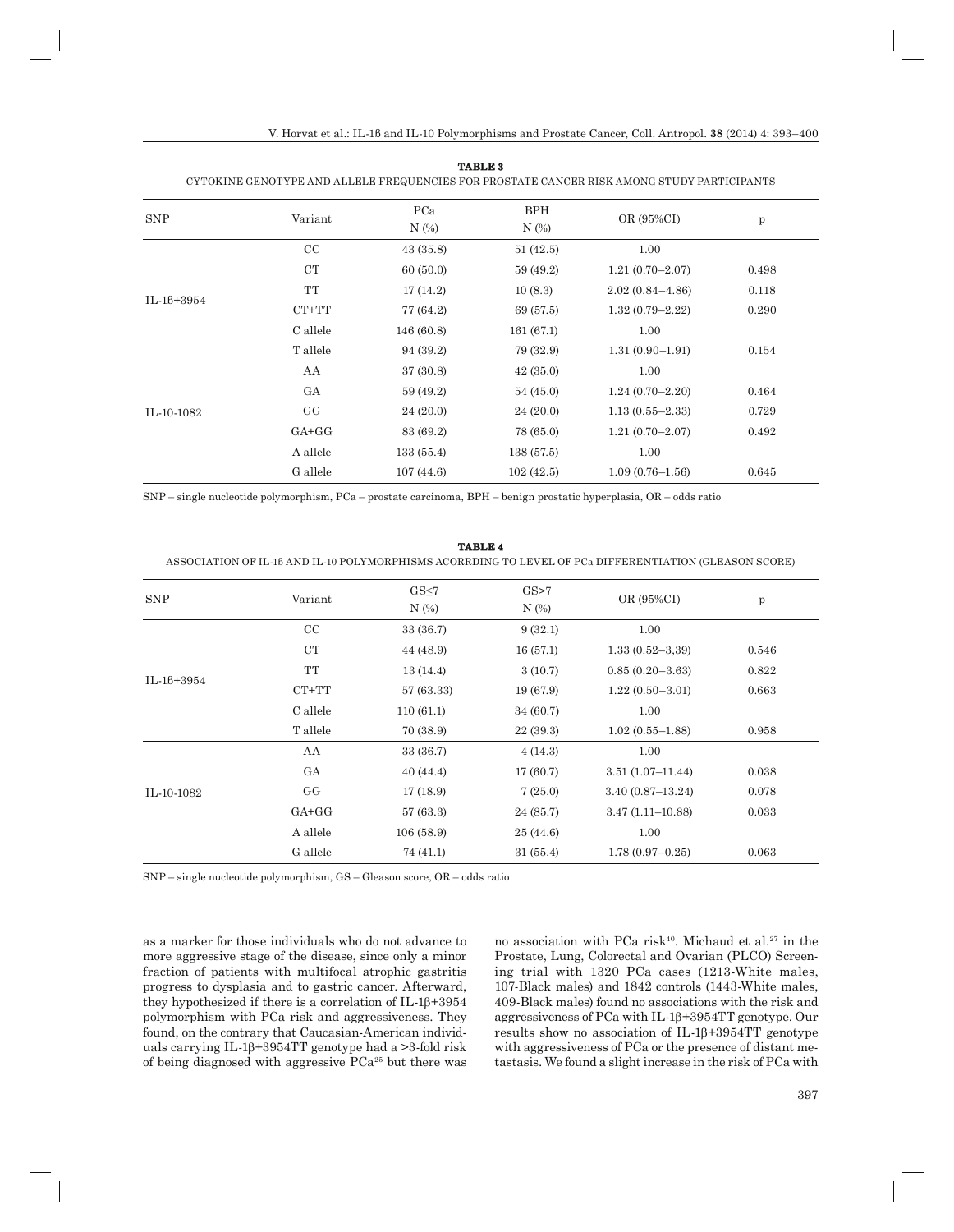| <b>SNP</b>   | Variant     | $_{\rm M0}$<br>$N$ $(\%)$ | M1<br>$N$ $(\%)$ | OR (95%CI)          | $\mathbf{p}$ |
|--------------|-------------|---------------------------|------------------|---------------------|--------------|
|              | $_{\rm CC}$ | 26 (33.3)                 | 16(40.0)         | 1.00                |              |
|              | CT          | 40(51.3)                  | 19(47.5)         | $0.77(0.34 - 1.77)$ | 0.540        |
|              | TT          | 12(15.4)                  | 5(12.5)          | $0.68(0.20 - 2.28)$ | 0.529        |
| $IL-18+3954$ | $CT+TT$     | 52 (66.7)                 | 24 (60.0)        | $0.75(0.34-1.65)$   | 0.475        |
|              | C allele    | 92(59.0)                  | 51 (63.8)        | 1.00                |              |
|              | T allele    | 64 (41.0)                 | 29 (36.2)        | $0.82(0.47-1.42)$   | 0.477        |
| IL-10-1082   | AA          | 26 (33.3)                 | 10(25.0)         | 1.00                |              |
|              | GA          | 37 (47.4)                 | 21(52.5)         | $1.47(0.60 - 3.65)$ | 0.399        |
|              | GG          | 15(19.2)                  | 9(22.5)          | $1.56(0.52 - 4.70)$ | 0.429        |
|              | $GA+GG$     | 52 (66.7)                 | 30(75.0)         | $1.50(0.64 - 3.53)$ | 0.354        |
|              | A allele    | 89 (57.1)                 | 41(51.2)         | 1.00                |              |
|              | G allele    | 67 (42.9)                 | 39 (48.8)        | $1.26(0.73 - 2.17)$ | 0.398        |

**TABLE 5**

ASSOCIATION OF IL-18 AND IL-10 POLYMOPPHISMS ACCOPDING THE PRESENCE OF DISTANT METASTASIS

 $SNP$  – single nucleotide polymorphism, M – distant metastasis,  $OR$  – odds ratio

IL-1b+3954T allele, although it was not statistically significant ( $p=0.118$ ).

In our study there was no statistically significant difference in the frequency of IL-10-1082 genotypes and alleles between PCa patients and controls. However, after comparing low/intermediate PCa grades with high-grade PC, we found that the risk of developing aggressive PCa tends to increase in patients with G allele, but without statistical significance. IL-10-1082 GA and GG genotype carriers showed a 3.47-fold higher risk of developing PCa with GS>7. These results are partially in agreement with the study by Zabaleta et al.<sup>25</sup>. They found that IL-10-1082GG genotype which correlate with high IL-10 production, is not only associated with aggressive PCa disease but also with PCa risk. Nevertheless, we did not find an association of IL-10-1082GG genotype with the presence of distant metastasis.

Conversely, McCarron et al.<sup>19</sup> or Kesarwani et al.<sup>26</sup> observed a significant positive association between IL-10-1082AA genotype with low IL-10 production and increased odds ratio of developing PCa.

Neither Michaud et al.<sup>27</sup> nor Eder et al.<sup>36</sup> report any correlation between IL-10 expression and PCa risk status.

The cause of these differences remains unclear. It is not clear how IL-10 may play a dual role in the development of malignancy. By suppressing the Th1 response and by inhibiting phagocytic functions, IL-10 may promote tumor cells to evade the immune system and promote uncontrolled metastasis. In contrast, higher levels of IL-10 have been associated with reduced angiogenesis via reduction of VEGF expression<sup>29</sup>, controlling the progression of the tumor by limiting access to the blood supply.

The lack of consistency of single SNP analysis in PCa susceptibility and aggressiveness may be due to several possibilities: the relatively minor effect that a single SNP may have in the expression or function of the gene, genetic trait differences, the existence of distinct genetic polymorphisms among specific populations, ethnicities and geographic regions. Moreover as cancer is a multifactorial disease, individual exposures to various environmental factors (smoking, environment exposures, inflammation, viral infections and others) in combination with genetic susceptibility may have contributed to these varied results.

Due to the small number of double homozygotes and double heterozygotes in subgroups and low power of testing, these comparisons have not been included in the study.

In summary, our results suggest that  $IL-1\beta+3954$  polymorphism might not be risk factor of PCa development and aggressiveness. However, IL-10-1082- AG and GG genotypes may impact PCa aggressiveness in Croatians. Since angiogenic genes polymorphisms may affect disease outcomes, treatment responses and immunotherapy, further target studies on the effects of SNPs are required to understand genetic susceptibility to PCa.

## **Acknowledgements cknowledgements**

The study is financially supported by the Ministry of Science, Education and Sports of the Republic of Croatia as a part of Prof. Josip Galić project »Immunological factors in the development and progression of prostate cancer«.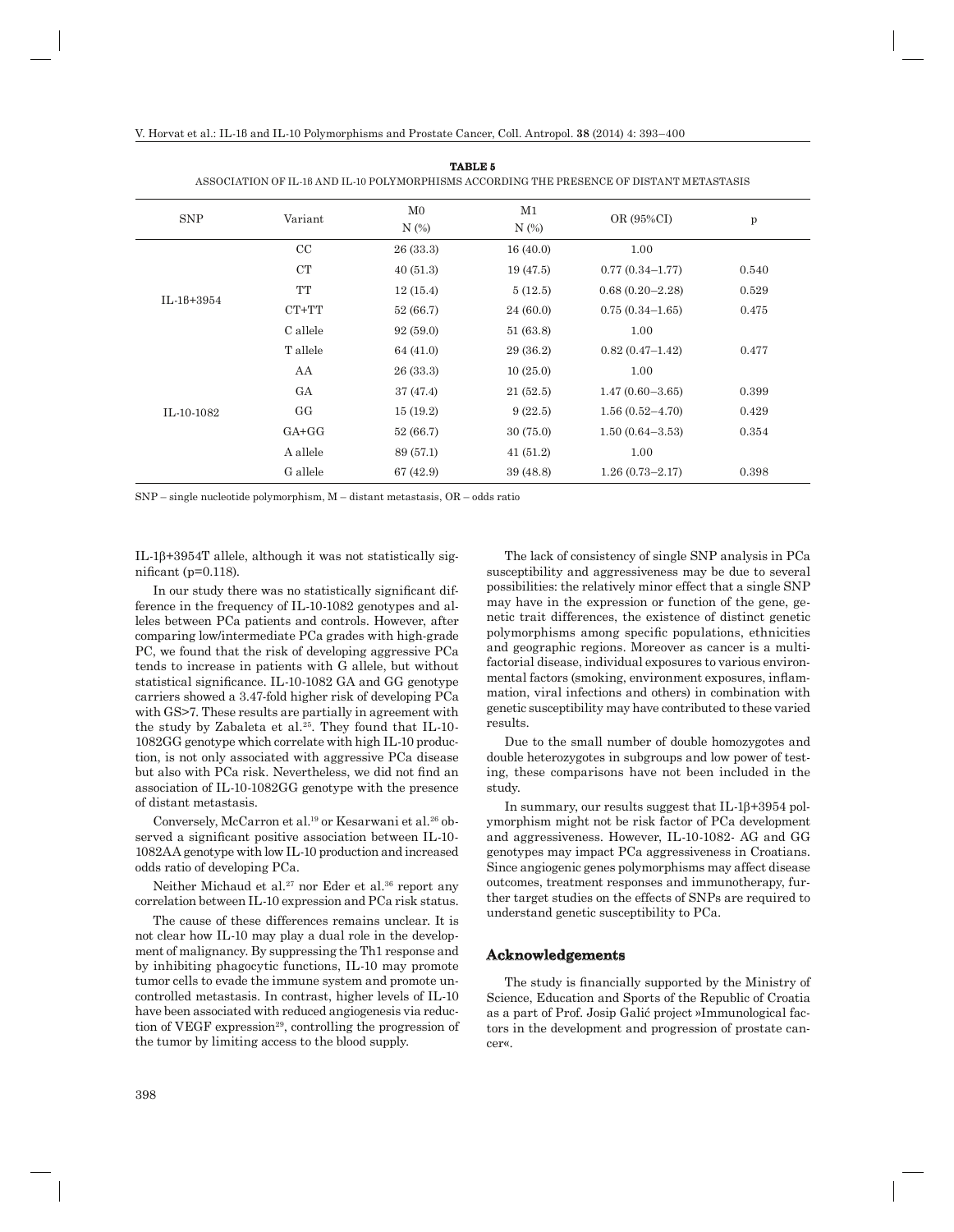#### **REFERENCES E F E R E N C E S**

1. SFAR S, SAAD H, MOSBAH F, CHOUCHANE L, Mol Biol Rep. 36 (2009) 37. DOI: 10.1007/s11033-007-9149-4. — 2. SCHA ID DJ, Hum Mol Genet, 13 Spec No 1 (2004) R103. DOI: 10.1093/hmg/ddh072. — 3. CARTER BS, BOVA GS, BEATY TH, STEINBERG GD, CHILDS B, ISAACS WB, WALSH PC, J Urol, 150 (1993) 797. Available from: http:// www.ncbi.nlm.nih.gov/pubmed/8345587. - 4. JOHNS LE, HOULSTON RS, BJU Int, 91 (2003) 789. DOI: 10.1046/j.1464-410X.2003.04232.x. — 5. LICHTENSTEIN P, HOLM NV, VERKASALO PK, ILIADOU A, KAPRIO J, KOSKENVUO M, PUKKALA E, SKYTTHE A, HEMMIN-KI K, N Engl J Med, 343 (2000) 78. DOI: 10.1056/NEJM200007133430201.  $-6.$  VIDAS Z, Coll Antropol, 34 (2010) 779. - 7. JANKOVIC J, SIP-ETIC S, Coll Antropol,  $35(2011)$  499. — 8. OGUIC R, CINI E, DORDE-VIC G, MATUSAN-ILIJAS K, MARKIC D, PETKOVIC M, Coll Antropol, 34 Suppl 2 (2010) 283. — 9. SPAN JOL J, MARICIC A, CICVARIC T, VALENCIC M, OGUIC R, TADIN T, FUCKAR D, BOBINAC M, Coll Antropol, 31 (2007) 235. - 10. JAKOVLJEVIC G, CULIC S, STEPAN J, KOSUTA I, SEIWERTH S, Coll Antropol, 35 (2011) 1071. DOI: 10.2174/1566524033479465. — 11. FOL KMAN J, Curr Mol Med, 3 (2003) 643. DOI: 10.2174/1566524033479465. - 12. BOROZDENKOVA S, MANT TG, ALLEN E, PU K, HOSHINO S, JURCEVIC S, Int Immunopharmacol, 11 (2011) 1837. DOI: 10.1016/j.intimp.2011.07.013. — 13. BUR TIS CA, ASHWOOD ER, TIETZ NW, Tietz textbook of clinical chemistry (W.B. Saunders, Philadelphia, 1999). — 14. ZHA NG WH, WANG XL, ZHOU J, AN LZ, XIE XD, Cytokine, 30 (2005) 378. DOI: 10.1016/j.cyto.2005.02.002. — 15. LOU REIRO RM, D'AMORE PA, Cytokine Growth Factor Rev, 16 (2005) 77. DOI: 10.1016/j.cytogfr.2005.01.005. — 16. NAK AO S, KUWANO T, TSUTSUMI-MIYAHA-RA C, UEDA S, KIMURA YN, HAMANO S, SONODA KH, SAIJO Y, NUKIWA T, STRIETER RM, ISHIBASHI T, KUWANO M, ONO M, J Clin Invest, 115 (2005) 2979. DOI: 10.1172/JCI23298. — 17. RIC OTE M, GARCIA-TUNON I, BETHENCOURT FR, FRAILE B, PANIAGUA R, ROYUELA M, Cancer, 100 (2004) 1388. DOI: 10.1002/cncr.20142. — 18. SMITH KC, BATEMAN AC, FUSSELL HM, HOWELL WM, Eur J Immunogenet, 31 (2004) 167. DOI: 10.1111/j.1365-2370.2004.00462.x. — 19. MCC ARRON SL, EDWARDS S, EVANS PR, GIBBS R, DEARNALEY DP, DOWE A, SOUTHGATE C, EASTON DF, EELES RA, HOWELL WM, Cancer Res, 62 (2002) 3369. - 20. ZABALETA J, SCHNEIDER BG, RYCKMAN K, HOOPER PF, CAMARGO MC, PIAZUELO MB, SIERRA RA, FONTHAM ET, CORREA P, WILLIAMS SM, OCHOA AC, Cancer Immunol Immunother, 57 (2008) 107. DOI: 10.1007/s00262-007- 0358-4. - 21. BARBER MD, POWELL JJ, LYNCH SF, FEARON KC, ROSS JA, Br J Cancer, 83 (2000) 1443. DOI: 10.1054/bjoc.2000.1479. — 22. EL- OMAR EM, CARRINGTON M, CHOW WH, MCCOLL KE, BREAM JH, YOUNG HA, HERRERA J, LISSOWSKA J, YUAN CC, ROTHMAN N, LANYON G, MARTIN M, FRAUMENI JF, JR., RAB-KIN CS, Nature, 404 (2000) 398. DOI: 10.1038/35006081. - 23. MACH-ADO JC, PHAROAH P, SOUSA S, CARVALHO R, OLIVEIRA C, FIGUEIREDO C, AMORIM A, SERUCA R, CALDAS C, CARNEIRO F, SOBRINHO-SIMOES M, Gastroenterology, 121 (2001) 823. DOI: 10.1053/gast.2001.28000. — 24. BAL ASUBRAMANIAN SP, AZMY IA, HIGHAM SE, WILSON AG, CROSS SS, COX A, BROWN NJ, REED MW, BMC Cancer, 6 (2006) 188. DOI: 10.1186/1471-2407-6-188. — 25. ZABALETA J, SU LJ, LIN HY, SIERRA RA, HALL MC, SARTOR AO, CLARK PE, HU JJ, OCHOA AC, Carcinogenesis, 30 (2009) 1358. DOI: 10.1093/carcin/bgp124. — 26. KES ARWANI P, MITTAL RD, Indian J Clin Biochem, 25 (2010) 342. DOI: 10.1007/s12291-010-0072-4. — 27. MIC HAUD DS, DAUGHERTY SE, BERNDT SI, PLATZ EA, YEAGER M, CRAWFORD ED, HSING A, HUANG WY, HAYES RB, Cancer Res, 66 (2006) 4525. DOI: 10.1158/0008-5472.CAN-05-3987. — 28. LIUJ, SONG B, BAI X, LIU W, LI Z, WANG J, ZHENG Y, WANG Z, BMC Cancer, 10 (2010) 456. DOI: 10.1186/1471-2407-10-456. — 29. HUA NG S, ULLRICH SE, BAR-ELI M, J Interferon Cytokine Res, 19 (1999) 697. DOI: 10.1089/107999099313532. - 30. FORTIS C, FOPPOLI M, GIANOTTI L, GALLI L, CITTERIO G, CONSOGNO G, GENTILINI O, BRAGA M, Cancer Lett, 104 (1996) 1. DOI: 10.1016/0304-3835(96)04213- 9. - 31. STEARNS ME, RHIM J, WANG M, Clin Cancer Res, 5 (1999) 189. — 32. EL- OMAR EM, RABKIN CS, GAMMON MD, VAUGHAN TL, RISCH HA, SCHOENBERG JB, STANFORD JL, MAYNE ST, GO-EDERT J, BLOT WJ, FRAUMENI JF, JR., CHOW WH, Gastroenterology, 124 (2003) 1193. DOI: 10.1016/S0016-5085(03)00157-4. — 33. HAV RANEK E, HOWELL WM, FUSSELL HM, WHELAN JA, WHEL-AN MA, PANDHA HS, J Urol, 173 (2005) 709. DOI: 10.1097/01. ju.0000152493.86001.91. - 34. NIKOLOVA PN, PAWELEC GP, MI-HAILOVA SM, IVANOVA MI, MYHAILOVA AP, BALTADJIEVA DN, MARINOVA DI, IVANOVA SS, NAUMOVA EJ, Cancer Immunol Immunother, 56 (2007) 371. DOI: 10.1007/s00262-006-0193-z. — 35. FAU-PEL-BADGER JM, KIDD LC, ALBANES D, VIRTAMO J, WOODSON K, TANGREA JA, Cancer Causes Control, 19 (2008) 119. DOI: 10.1007/ s10552-007-9077-6. - 36. EDER T, MAYER R, LANGSENLEHNER U, RENNER W, KRIPPL P, WASCHER TC, PUMMER K, KAPP KS, Eur J Cancer, 43 (2007) 472. DOI: 10.1016/j.ejca.2006.11.003. — 37. XU J, LOWEY J, WIKLUND F, SUN J, LINDMARK F, HSU FC, DIMITROV L, CHANG B, TURNER AR, LIU W, ADAMI HO, SUH E, MOORE JH, ZHENG SL, ISAACS WB, TRENT JM, GRONBERG H, Cancer Epidemiol Biomarkers Prev, 14 (2005) 2563. DOI: 10.1158/1055-9965.EPI-05- 0356. — 38. HOLLEGAARD MV, BIDWELL JL, Genes Immun, 7 (2006) 269. DOI: 10.1038/sj.gene.6364301. — 39. ZAB ALETA J, CAMARGO MC, PIAZUELO MB, FONTHAM E, SCHNEIDER BG, SICINSCHI LA, FERRANTE W, BALART L, CORREA P, OCHOA AC, Am J Gastroenterol, 101 (2006) 163. DOI: 10.1111/j.1572-241.2006.00387.x. — 40. ZA-BALETA J, LIN HY, SIERRA RA, HALL MC, CLARK PE, SARTOR OA, HU JJ, OCHOA AC, Carcinogenesis, 29 (2008) 573. DOI: 10.1093/ carcin/bgm277.

# *V. Horvat*

*University Hospital Centre Osijek, Department of Clinical Laboratory Diagnostics, J. Huttlera 4, 31000 Osijek,Croatia e-mail: horvat.vesna@gmail.com*

## POVEZANOST IL-16 I IL-10 POLIMORFIZAMA S RIZIKOM I PROGRESIJOM RAKA PROSTATE U **POPULACIJI ISTO OPULACIJI ČNE HRVATSKE**

# **SAŽETAK**

Pojedinačni nuklearni polimorfizmi (SNP) u promotorskim regijama gena citokina uključenih u angiogenezu, mogu utjecati na razvoj karcinoma prostate (PCa) regulacijom putova angiogeneze tumora. Cilj ove studije bio je istražiti povezanost IL-1β+3954 (rs1143634) i IL-10-1082 (rs1800896) polimorfizama s rizikom i agresivnošću karcinoma prostate kod pacijenata iz istočne Hrvatske. 120 pacijenata s karcinomom prostate i 120 kontrola s benignom hiperplazijom